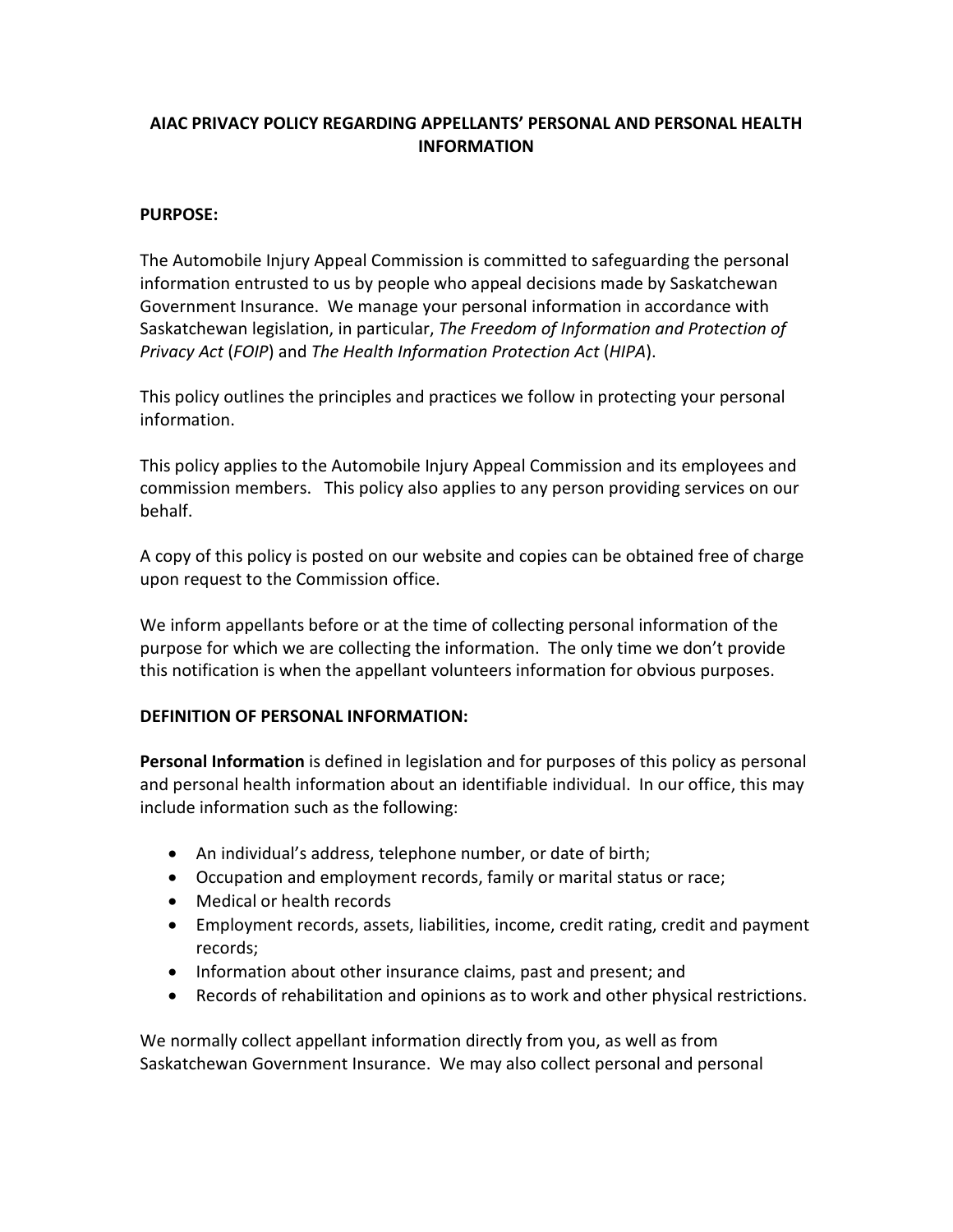health information about you from other people on your instructions, with your consent, or as authorized by law.

# **What Personal Information do we collect from you in administering and hearing your appeal?**

## **Personal Information required for administrative purposes:**

This is the basic information that you provide to the Commission such as your name, address and contact numbers. It also includes records created by administrative staff of telephone or personal contact you or others on your behalf may make regarding the ongoing status of your appeal.

This administrative information is kept separate from your appeal documents and is stored in a secure location after the appeal has been decided according to our record retention and disposition schedule.

If you make an application for a Fee Waiver, you may be required to provide quite detailed financial information. The information is needed so that we can decide whether to waive the fee. This information is also kept separate from information relevant to your appeal.

## **Personal Information required in the appeal process:**

As part of the appeal process, both the applicant and SGI file relevant information which is then compiled into an Appeal Book. This book is provided to the appellant, SGI and each member of the panel who has been assigned to hear the appeal. A copy is also kept by the Commission as part of the official record of the appeal.

When the appeal has concluded and the decision has been issued, the members of the Appeal panel who sat on the appeal return their copies of the Appeal Book along with personal notes of the hearing for confidential shredding.

The Commission's copy of the Appeal Book is kept in a secure place in a secure location and will eventually be destroyed according to our record retention and disposition schedule.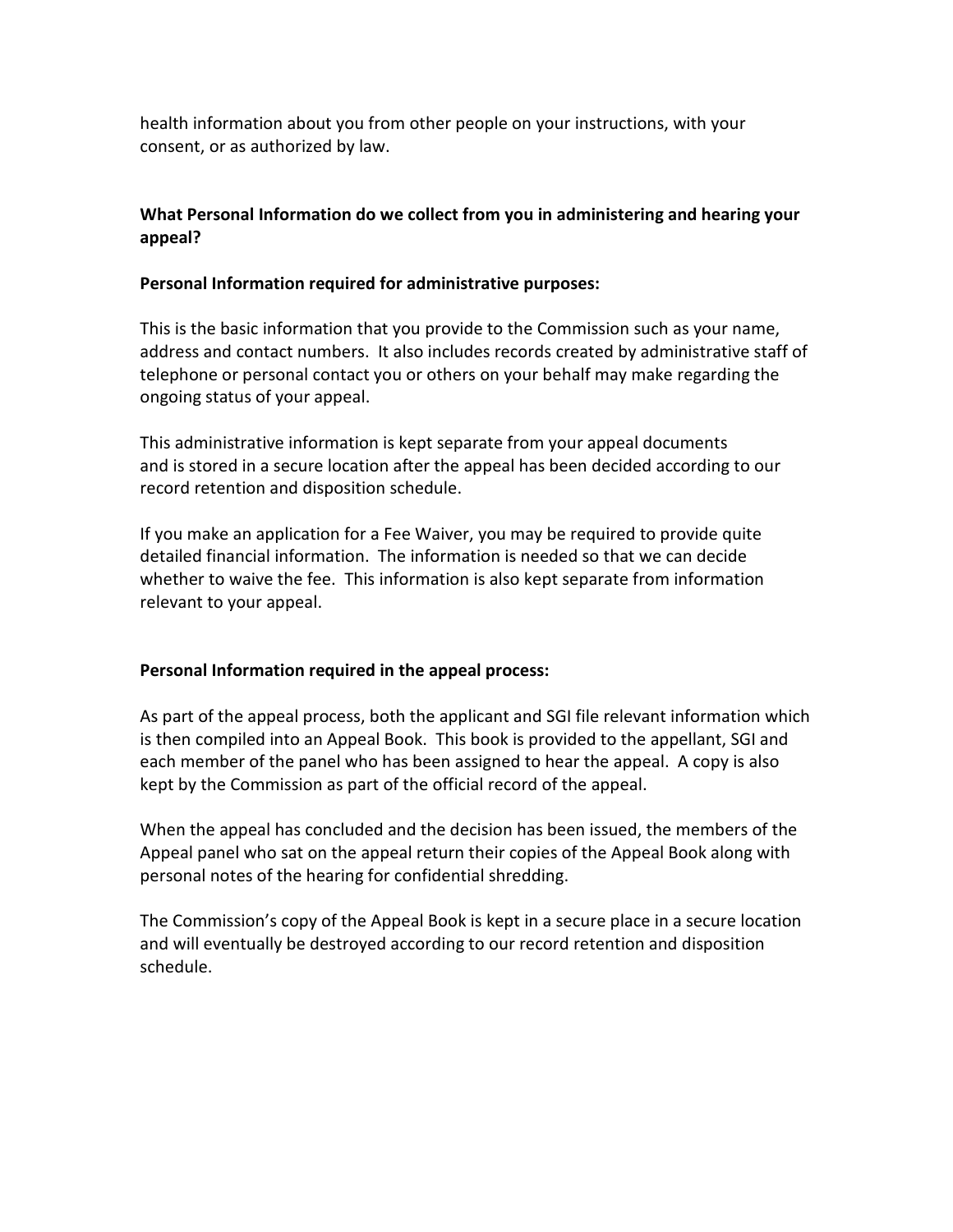## **CONSENT:**

We ask for consent to collect, use or disclose appellant personal information, except in specific circumstances where collection, use, or disclosure without consent is authorized or required by law.

#### **How and when are we going to obtain consent?**

We may collect, use, disclose appellant personal information without consent only as authorized by law.

For example, we may not request consent when the collection, use or disclosure is reasonable for an investigation or legal proceedings, in an emergency that threatens life, health, or safety, or when the personal information is from a public telephone directory.

#### **How do we use and disclose personal information?**

We use and disclose appellant personal information only for the purposes, for which the information was collected, except as authorized by law. For example, we will use your financial information to decide if the appeal fee will be waived. We will use your medical information from the appeal book when deciding your case.

We make every reasonable effort to ensure that your personal information is accurate and complete. We rely on you to notify us if there is a change in your personal information which may affect your relationship with the Commission. If you are aware of an error in our information about you, please let us know and, if appropriate, we will correct our records. Otherwise, we will place a note on the record indicating that you dispute the information.

In some cases, we may ask for a written request for correction. We do not charge a fee to make a correction.

Personal Information filed by the parties as part of the appeal process is compiled by Commission staff and provided to the parties and the panel hearing the appeal. The relevance and accuracy of this information will be decided at the appeal hearing and cannot be altered or corrected by Commission staff.

#### **How do we safeguard personal information?**

In the course of our work, we will collect, use and disclose the least amount of personal information necessary for the purpose of our work. Also, we will ensure that only those persons in the AIAC who have a legitimate need-to-know will have access to and use of your personal information.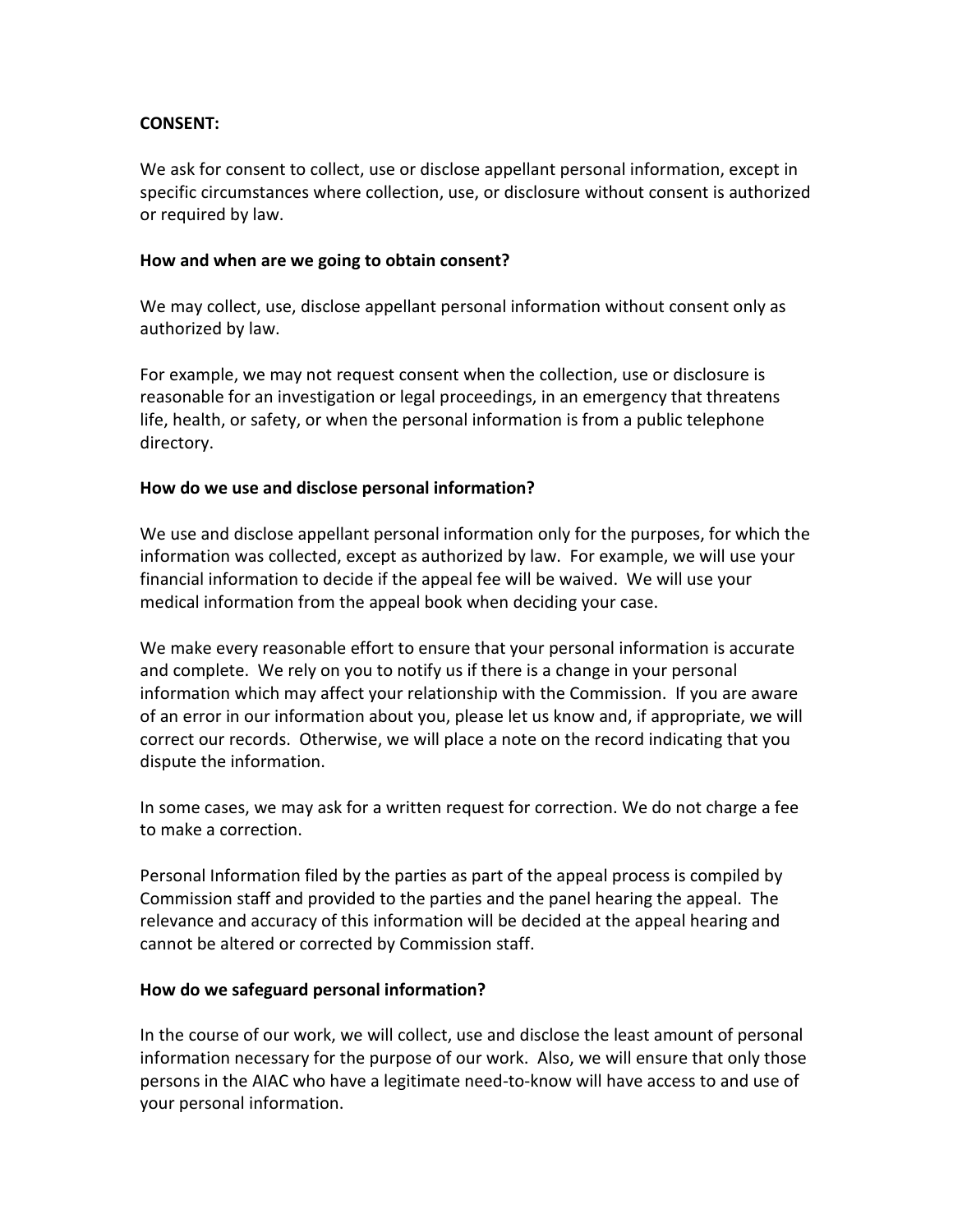We protect appellant personal information in a manner appropriate for the sensitivity of the information. We make every reasonable effort to prevent any loss, misuse, disclosure or modification of personal information, as well as any unauthorized access to personal information.

We use appropriate security measures when destroying appellant personal information including shredding paper records and permanently deleting electronic records.

However, correspondence and information filed, as well as information compiled into the Appeal Book, are distributed to the parties and the panelists by mail, e-mail, fax and courier. While we are very careful to ensure that these are not misdirected, we cannot guarantee the actions of third party carriers.

## **Access to records containing personal information:**

You may make a request for access to your personal information by writing to Lorette Panagabko, Manager of Operations, Automobile Injury Appeal Commission, 504-2400 College Avenue, Regina, SK, S4P 1C8. In the event that the information you seek is personal information under *The Freedom of Information and Protection of Privacy Act* (*FOIP*), you will need to complete the Request for Access form that is available from our office or that can be downloaded from [www.oipc.sk.ca.](http://www.oipc.sk.ca/)

We will respond to your request within 30 calendar days, unless an extension is granted.

If we refuse a request in whole or in part, we will provide reasons for the refusal. In some cases where exemptions to access apply, we may withhold that information and provide you with the remainder of the record.

We will advise you of any fees that may apply before beginning to process your request.

## **Commission Policy on Written Decisions published on the Commission's website:**

A Commission decision is a review of the relevant evidence heard and details as to the factors that led the panel to its final decision. All Commission decisions are written.

The Commission is committed to making its decisions available to the public but it also has a strong interest in protecting the privacy of parties to its proceedings.

Appeals will be filed, processed and heard without masking personal identities. The decisions issued to the parties and available from the Commission office will not be masked. However, appellant identities will be masked for the purposes only of posting to the Commission's website at www.saskatchewan.ca/aiac.